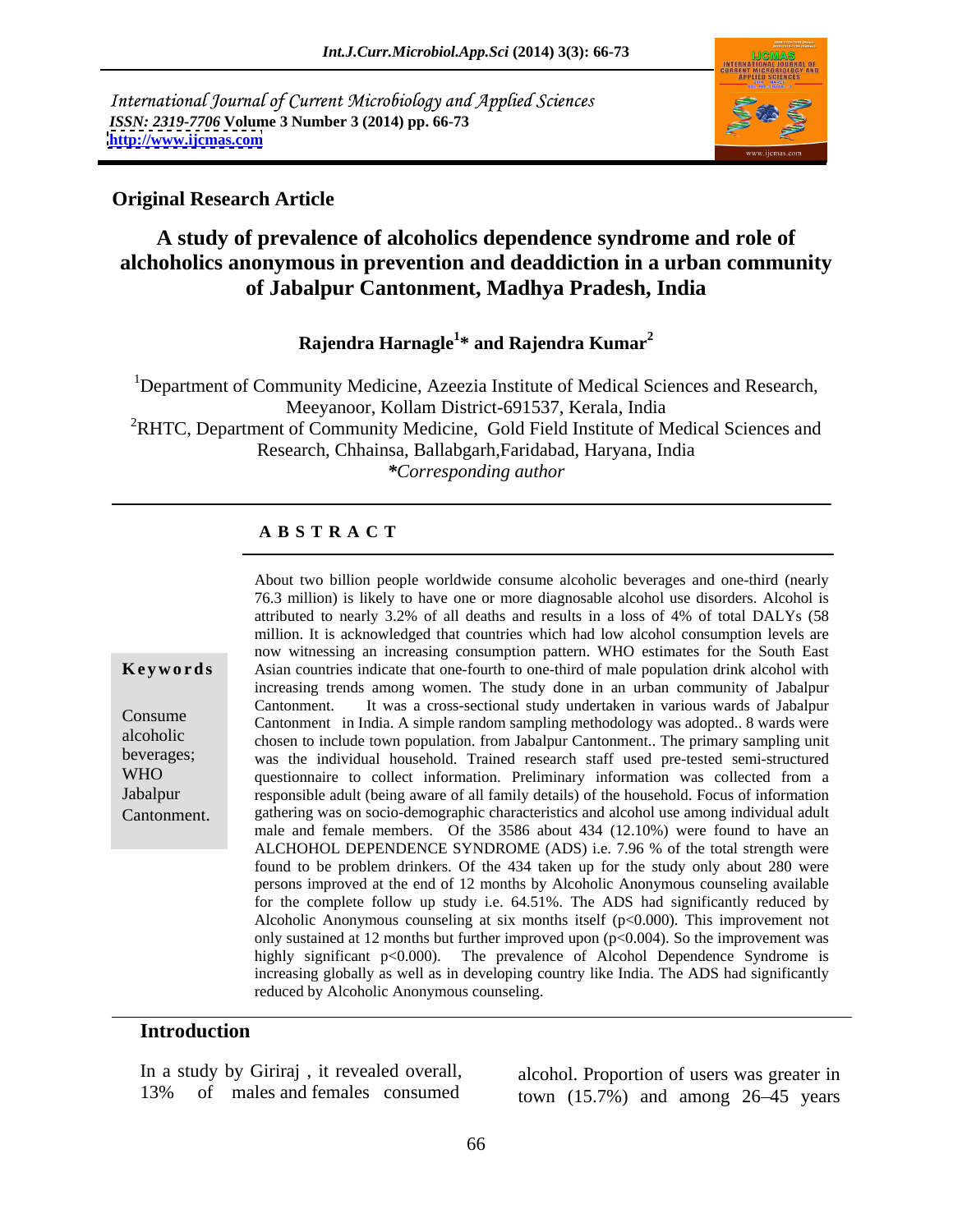(67.4%). Whisky (49%) and arrack (35%) Alcohol is consumed by about 2 billion were the preferred types and the people the world over, approximately one preferences differed between rural (arrack) third of them have diagnosable alcohol use and urban (beer) areas. Nearly half (45%) disorders (Ghosh et al., 2012), and many of rural population were very frequent of the harmful and problem drinkers in the users (consuming daily or every alternate- asymptomatic primary care setting do not days) as against users in town (23%) or slum (20%). Two-thirds were long-term users and the proportions were greater in al., 2000) , as they consider it as only a the rural and town areas (Girish et al., social problem or are ashamed to admit or 2010). It is imperative to know the they believe that treatment does not help patterns of alcohol consumption among different types of consumers to launch a just involved in adverse health or well-planned nationwide programme for disciplinary behaviors (8). In India, the the prevention and control of this devastating social pathology (Ghosh et al.,  $2005$  were 62.5 million, with 17.4% of 2012) them (10.6 million) being dependant

Alcohol is one of the leading causes of of hospital admissions are due to alcoholdeath and disability globally and in India. related problems.( Andreasson et al., Information on quantum and pattern of consumption is crucial to formulate pattern and profile of alcohol use and its intervention programs, about two billion impact in hospital- and population-based people worldwide consume alcoholic settings.( Chagas et al., 2003; Mohan et beverages and one-third (nearly 76.3 al., 2001). million) is likely to have one or more diagnosable alcohol use disorders.( Girish In 1973,a National Alcohol Control policy et al., 2010) Alcohol is attributed to nearly was first mooted by WHO . It has since 3.2% of all deaths and results in a loss of been suggested that future research should 4% of total DALYs (58 million) focus on implementation strategies to (Ghosh et al., 2012) It is acknowledged facilitate adoption of means of identifying that countries which had low alcohol consumption levels are now witnessing an drinkers (Bertholet et al., 2005). Forced increasing consumption pattern.( Girish et abstinence may bring about unhealthy al., 2010) WHO estimates for the South practices and may work against group East Asian countries indicate that onefourth to one-third of male population 2011). drink alcohol(Global Status Report on Alcohol 2004) with increasing trends Brief intervention given at primary care among women. (Skinner et al., 1981). Setting is not only effective in short term

seek treatment for their alcohol related problems (Skinner et al., 1981; McQuad et or that they are not yet dependent but are estimated numbers of alcohol users in 2005 were 62.5 million, with 17.4% of users(McQuad et al.,  $2000$ ) and  $20-30%$ 2000) Few studies have documented the al., 2001).

and providing intervention for problem cohesion and discipline. (Amy et al., 2011).

Alcohol is like a double edged sword; on et al., 2000; Saldanh et al., 2007; Baggaley one hand it improves morale of those used et al., 1993; Global Status Report on to it, but on the other hand impairs Alcohol 2004; Ogborne, 1974; Israel et al., efficiency of all among the consumers 1996; Edwards et al., 1997). Alcohol use (Girish et al., 2010). is often associated with stress, depressionsetting is not only effective in short term but also in long term treatment. (McQuade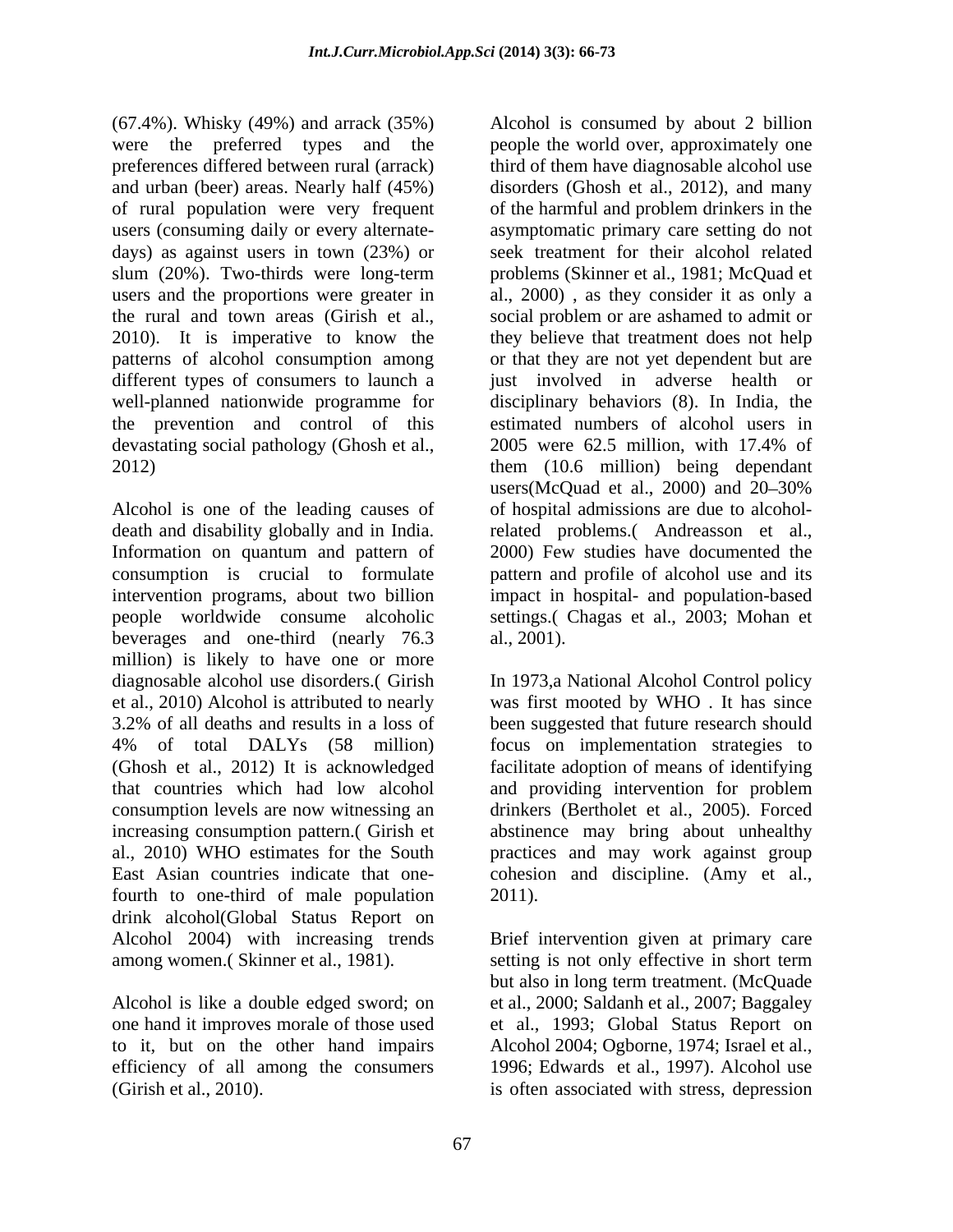and anxiety. Each one of them can either A simple random sampling methodology alcohol use and at times a cause for Nilssen, 2003; Seven Andreasson et al., .Moos et al., 1988-1989; Alexander and Duff, 1988; Zucker, 1998; Bethesda, 1998;

Jabalpur, Madhya Pradesh Alcoholics of information gathering was on socio- Anonymous, is the largest self-help group in the world for people trying to kick their addiction to alcohol. Jabalpur Madhya Pradesh Alcoholics Anonymous includes men and women who suffer from **Inclusion criteria** alcoholism currently or who have suffered from it in the past. These people depend Any individual with history of alcohol use on each other to help themselves getrid of in the 12 months prior to the date of their addiction. At Jabalpur Madhya Pradesh Alcoholics Anonymous, they will teach you that the first step to kicking the addiction is to stop drinking as much as you can. Of course, it is simple to tell someone to cut back on alcohol, but the truth of the matter is that for an alcoholic The programme chalked out was as this is very difficult because of the follows. Firstly all person above 18 years condition they suffer. This is why it is so important for those dependent on alcohol to seek support from other members of Firstly the principal worker addressed the Alcoholics Anonymous for support. The person on the purpose of the core groups of people in Alcoholics questionnaire,. The principal worker Anonymous are those who are in the assured them of not being admitted to and anxiety. Facts one of them can either a simpler and anxiety. Facts one of the minister or the particular control in the minister or the minister or the particular control in the simpler cantomy popularion. From Jabalp

The study done in an urban community of Hindi. Jabalpur Cantonment. It was a cross sectional study undertaken in various

be the initiator or the perpetrator of was adopted.. 8 wards were chosen to relapse in a recovered alcoholic (Odd Cantonment. Commercial establishment of 2000; Babor and Higgins-Biddle, 2001; the survey in all the areas during survey include town population. From Jabalpur Jabalpur Cantonment were excluded from time.

Greenfield et al., 1988; Schneider et al., The primary sampling unit was the 2001). There have been very few studies individual household. Trained research that have tried to ascertain the role in the staff used pre-tested semi-structured outcome of treatment of alcoholics with questionnaire to collect information. brief intervention (Merikangas et al., Preliminary information was collected 1996). from a responsible adult (being aware of The primary sampling unit was the individual household. Trained research all family details) of the household. Focus demographic characteristics and alcohol use among individual adult male and female members.

## **Inclusion criteria**

survey was considered as an alcohol user for the purpose of this study.(10) Each household was classified as an alcohol user or alcohol non-user household for the purpose of this study.

were screened using the questionnaire.

process of trying to kick their habit. hospital unless they were found to have **Materials and Methods and Separate 19 and Separate 10 and Separate 10 and Separate 10 and Separate 10 and Separate 10 and Separate 10 and Separate 10 and Separate 10 and Separate 10 and Separate 10 and Separate 10 and S** person on the purpose of the some serious medical ailment. The voluntarily. All the questionnaires were in Hindi.

> Secondly, all questionnaires were checked then and there. They were then explained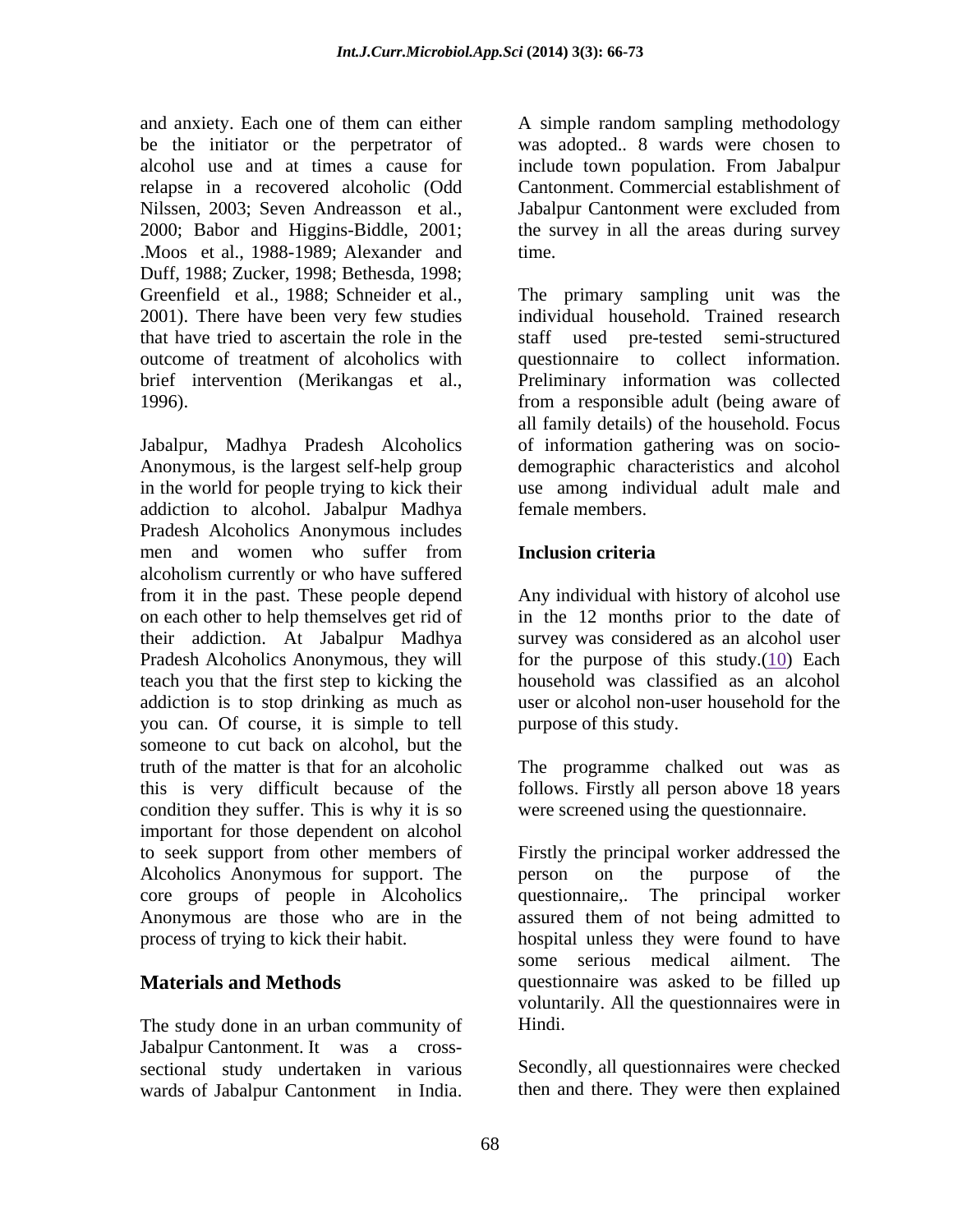about the educational programme that is to

Thirdly, the average frequency of to 3586 personnel (65.82 %). This was implementation of the programme was 1.3 times/ week when all persons are taken together. Analysis of data has not been done based on the frequency of for those who had been on various implementation of the data. committments and could not fill up the

The prevention programme of Alcoholic Anonymous counseling implemented was as follows: found to have an ADS i.e. 7.96 % of the

Educational material in both Hindi and English were provided in print . A booklet in Hindi that detailed out the need for such Of the 434 taken up for the study only a programme and how to implement it was about 280 were persons improved at the given to each household. A Hindi booklet end of 12 months by Alcoholic was handed out to the candidates included Anonymous counseling available for the in the study. This contained information on Alcohol Anonymous, beside what is This study has evaluated the effects of an alcohol, how it acts in the body, how it adversely effects the body, mind and Anonymous counseling for alcoholics. It social fabric of the individual as also its has been implemented by non medical effects on the individuals. It also contained staff within the Wards premises, while material on how to reduce the amount of evaluation was done by the medical alcohol or to stop it all together. It professional. The later also provided the contained evolution of an individual over necessary material and guidance to the various stages of alcohol abuse to dependency.

up as a result of the person moving out of end and the requisite data was also (7.96%) had been positive for ADS.<br>collected). The data so collected was Follow-up has been reasonably good at methods. The Solvette Rollean Solvette Rollean Solvette Rollean Solvette Rollean Solvette Rollean Solvette Rollean Solvette Rollean Solvette Rollean Solvette Rollean Solvette Rollean Solvette Rollean Solvette Rollean Solve

cantonment were selected for the study, 04 ward at Ranji location and four at Sadar

be implemented. eight wards studied was 5448. Of these Cantonment location. The strength of the screening questionnaire was administered administered at various times in different wards. A particular area was covered within 3 days. This was done to account Performa s initially.

> Of the 3586 about 434 (12.10%) were found to have an ADS i.e. 7.96 % of the total strength were found to be problem drinkers.

complete follow up study i.e. 64.51%.

intervention programme, Alcoholic persons.

The study was started in various wards of cantonment were selected for the study, cantonment. However, due to poor follow four wards at Ranji location and four at location.( only five in followed up till the screened for alcohol use, 434 subjects Follow-up has been reasonably good at analyzed using standard statistical 64.51%.In a study of alcoholics in **Results and Discussion** alcohol; 14% were alcohol-dependents;<br>8% were hazardous or harmful consumers. Initially a total of 08 wards in the and 78% were non-hazardous non-harmful Initially a total of 08 wards in the Sadar Cantonment location. Of those (7.96%) had been positive for ADS. Follow-up has been reasonably good at Kolkatta, the results revealed that 65.8% (150/228) were current consumers of alcohol; 14% were alcohol-dependents; 8% were hazardous or harmful consumers, and 78% were non-hazardous non-harmful consumers. The mean age of the respondents at the initiation of drinking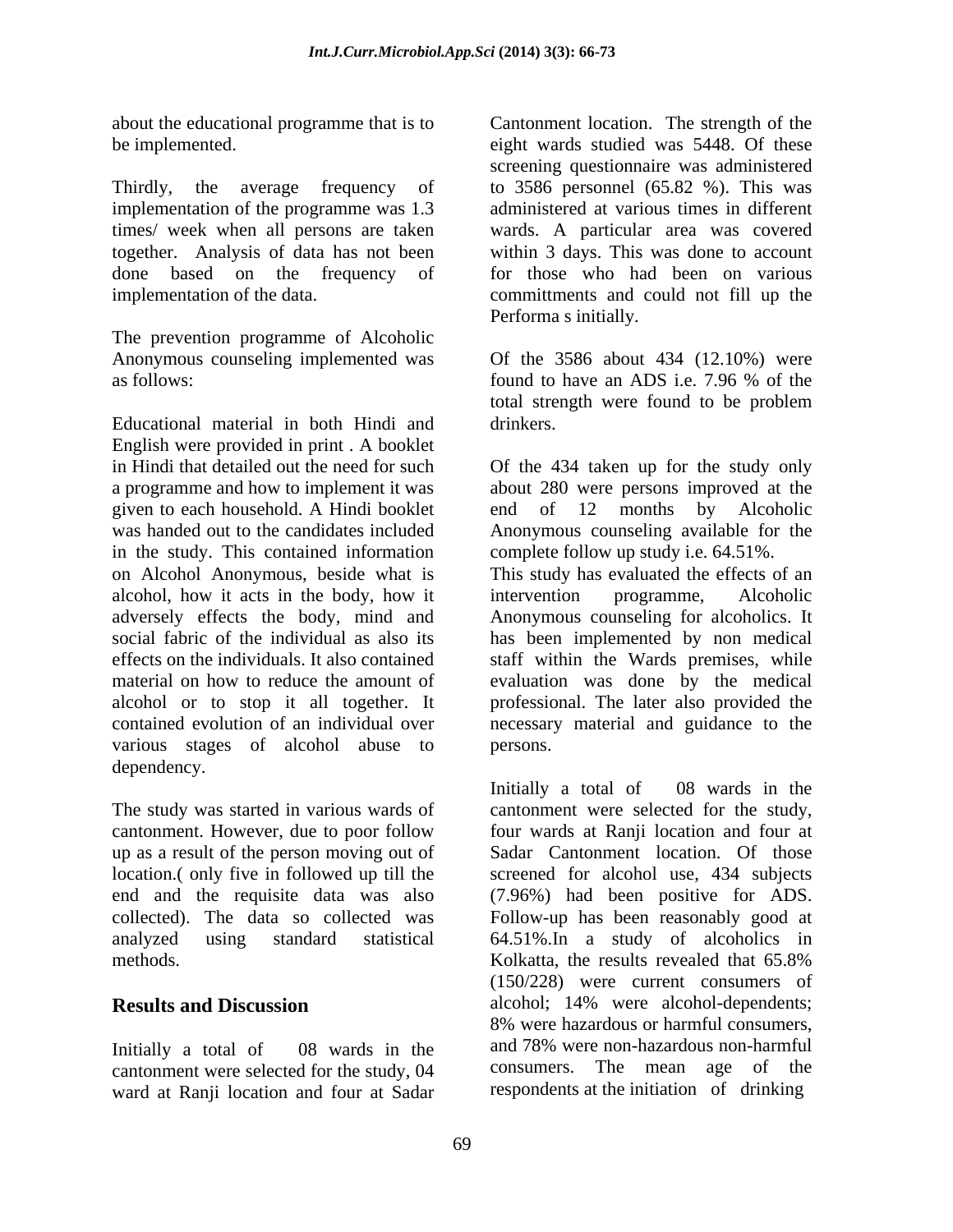|              | <b>Total ward</b><br>strength | <b>Number of persons</b><br>Screened $(\% )$ | <b>Number of persons</b><br>with ADS $($ (% Of<br>strength) | <b>Number</b><br>persons<br>- of<br>  improved at the end of 12  <br>alcoholic<br>months<br>by<br>counselling<br>anonymous<br>(% of study strength) |
|--------------|-------------------------------|----------------------------------------------|-------------------------------------------------------------|-----------------------------------------------------------------------------------------------------------------------------------------------------|
| ward1        | 786                           | 490<br>(62.34)                               | (7.37)<br>58                                                | $46$ (79.31)                                                                                                                                        |
| ward 2       | 536                           | (64.17)<br>344                               | (7.83)<br>42                                                | 38<br>(90.47)                                                                                                                                       |
| Ward3        | 823                           | (55.16)<br>454                               | 78 (9.47)                                                   | 58 (74.35)                                                                                                                                          |
| ward 4       | 816                           | 486<br>(59.55)                               | (5.88)<br>48                                                | 26(54.16)                                                                                                                                           |
| ward 5       | 630                           | 210<br>(33.33)                               | (6.03)<br>38                                                | 10(26.31)                                                                                                                                           |
| ward 6       | 832                           | 398<br>(47.83)                               | (7.45)<br>62                                                | $\begin{vmatrix} 40 & (64.51) \end{vmatrix}$                                                                                                        |
| ward 7       | 187                           | (90.37)<br>169                               | 22(11.76)                                                   | 12 (54.54)                                                                                                                                          |
| ward 8       | 838                           | (56.80)<br>476                               | (10.26)<br>86                                               | 50(58.13)                                                                                                                                           |
| <b>Total</b> | 5448                          | 3586 (65.82)                                 | $\vert 434 \; (7.96) \vert$                                 | <b>280</b><br>(64.51)                                                                                                                               |

**Table.1** Ward wise strength, number of persons screened, ads and follow up strength

**Table.2** Change in alcohol dependence syndrome identification scale score

| <b>Periodicity</b>        | t Test | <b>SIG Level</b><br>(Two tail) | Degree of<br>freedom   | <b>Difference</b>         |
|---------------------------|--------|--------------------------------|------------------------|---------------------------|
| Initial & 6 Months        | 22.579 | 0.000                          | 270<br>$\sim$ $\prime$ | Significant<br>difference |
| Initial $& 12$ Months     | 20.889 | 0.000                          | 270<br>212             | Significant<br>difference |
| 6 Months $& 12$<br>Month. | 2.914  | 0.004                          | 270<br>$\sim$ 1        | Significant<br>Difference |

alcohol was 20.8+5.9 years. Eighty-six percent of dependents (n=21) took both As seen in Table 2, the ADS had among alcohol-dependents, hazardous or improved upon (p<0.004). So the harmful consumers, and non-hazardous improvement was highly significant and 7.7% respectively, and the difference survey of 4861 adult patients and follow up evaluation revealed 93 % follow up at 12 months. He reported maximum change Berthout et al in a systematic review and in the first 6 months and alcohol use had meta-analysis of 19 trials also found that diminished to 40 to 50 % (Weiss and brief intervention is effective in reducing Rosenberg, 1985). alcohol consumption at 6 & 12 months.

Indian-made foreign liquor and locally- significantly reduced at six months itself made alcoholic beverages. The proportions ( $p<0.000$ ). This improvement not only of alcohol consumers who drank alone sustained at 12 months but further non-harmful consumers were 71.4%, 50%, (p<0.000). Kaner et al in an analysis of was significant (p<0.01).(2) Grossberg et intervention for alcohol found significant al found 17 % at risk alcohol use in a improved upon (p<0.004). So the improvement was highly significant randomized controlled trials of brief and sustained reduction in alcohol intake at one year follow up (King et al., 2003).

brief intervention is effective in reducing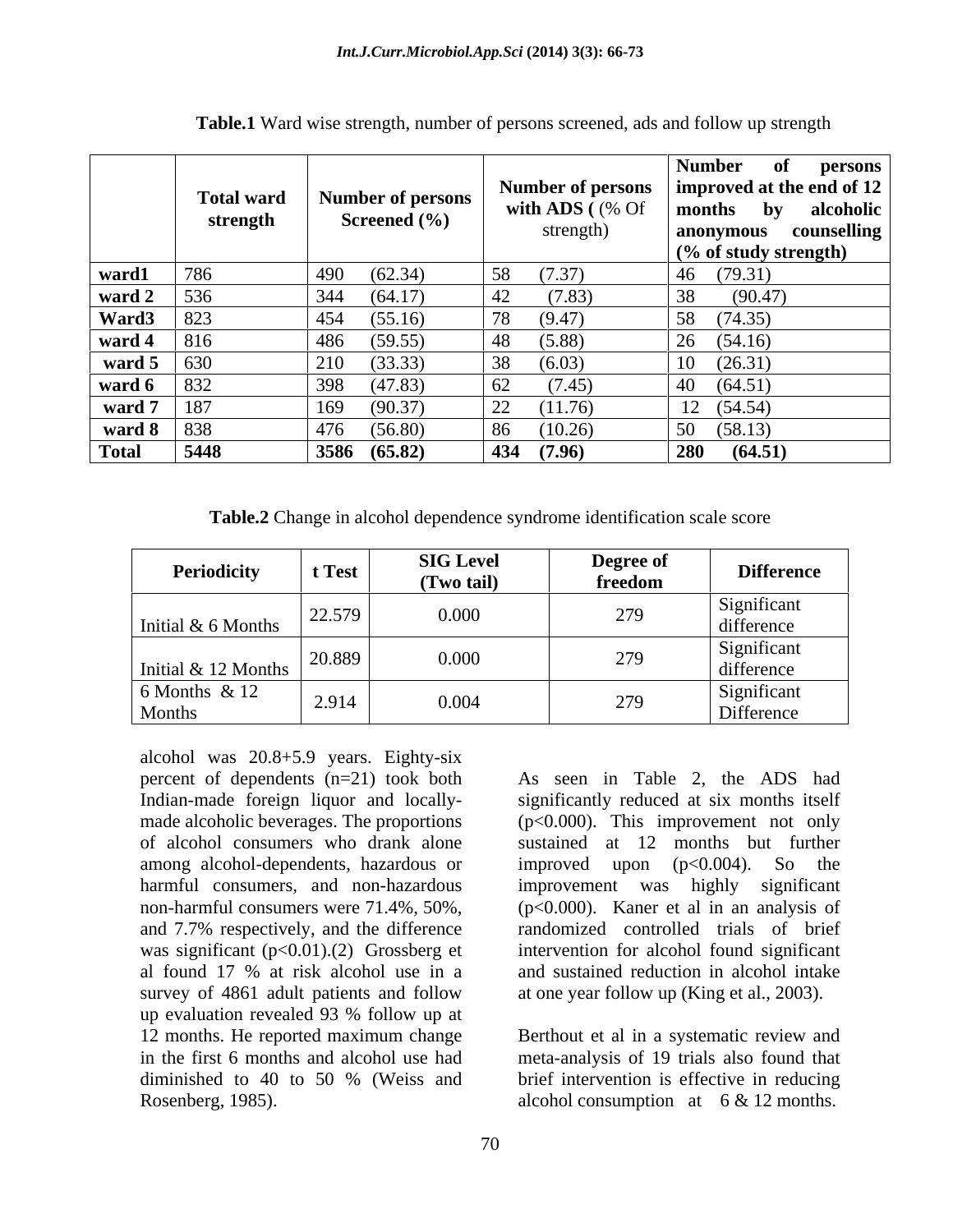(Grossberg et al., 2004), while Whitlock et al reported a reduction of 13-34 % at 12

In the present study it was seen that only 5 % had abstained after starting the program. Further, 8.57 % of the 280 cases followed Feasibility study. Alcohol & up. Among these 3.57 % had worsened since baseline evaluation and 5 % had Apodaca TR, Miller WR. A meta-analysis improved but not enough. Apodoca et al in a meta-analysis of 22 studies that evaluated effectiveness of "bibliotherapy"the provision of self help materials to Babor TF, Higgins-Biddle JC. Brief motivate and guide the process of changing drinking behaviors, found it to be more effective in those who sought treatment than in those who were screened and then subjected to bibliotherapy (Bertholet et al., 2005). Criginal. English. 1<sup>st</sup> Edn. Geneva

There were no unscreened subjects in our Baggaley MR, Morgan-Jones D. Longstudy. Beich et al in a meta- analytical review of randomized controlled trials of alcohol treatment programme using studies that used screening as a procedure to brief intervention concluded that after all that effort only two or three people out 139(2):46-8. of 1000 are going to benefit from it Bertholet N, Daeppen JB, WietlishbachV, (Whitlock et al., 2004), whereas in our study we found that almost 4.9%-5% people screened benefited from the alcohol intervention in primary care Alcoholics Anonymous intervention at 12 Systemic Review and Meta months. All of them have reported advantages of the programme like improvement in drinking pattern of Bertholet N, Daeppen JB, WietlishbachV,

- Alchohal use & implication for public Arch Intern Med. 2005; 165:986-995. communities,Alexander, F. and Duff, communities. Generations. 1988; 12
- Amy R. Krentzman,, Elizabeth A. R. Kukalekar DS, Fernandes J. The Robinson., Erian E. Perron and James prevalence and correlates of hazardous

A. Cranford. J Psychoactive Drugs. 2011 Jan-Mar; 43(1): 20–26.

- months (Kaner et al., 2007). Andreasson S, Hjalmarsson K, Rehnman C**.** Implementation and Dissemination of methods for prevention of alcohol problems in primary health care! A Feasibility study. Alcohol & Alcoholism. 2000; 35(5): 525-530.
	- Apodaca TR, Miller WR. A meta-analysis of the effectiveness of bibliotherapy for alcohol problems. J Clin Psychol. 2003 Mar; 59(3): 289-304.
	- Intervention for hazardous and Harmful drinking. A Manual for use in Primary care. WHO Department of mental Health and Substance Dependence. WHO/MSD/MSB/01.6b. st Edn. Geneva .2001.
	- term follow up study of military post-treatment career as an outcome measure. J R AMedC. 1993 Jun; 139(2):46-8.
	- Flemming M, Burnanad B. reduction in alcohol consumption by brief alcohol intervention in primary care Systemic Review and Meta manalysis. Arch Intern Med. 2005; 165:986-995.
- problem drinkers. Flemming M, Burnanad B. reduction **References**  alcohol intervention in primary care in alcohol consumption by brief Systemic Review and Meta -analysis. Arch Intern Med. 2005; 165:986-995.
	- health,pattern of use in 4 Brown SA, Irwin M, Schuckit MA: R.W. Drinking in retirement male alcoholics. J Stud Alcohol. 1991; Changes in anxiety among abstinent 52:55-61.
	- (4): 58-62. Chagas S M, Gaunekar G, Patel V, Kukalekar DS, Fernandes J.The prevalence and correlates of hazardous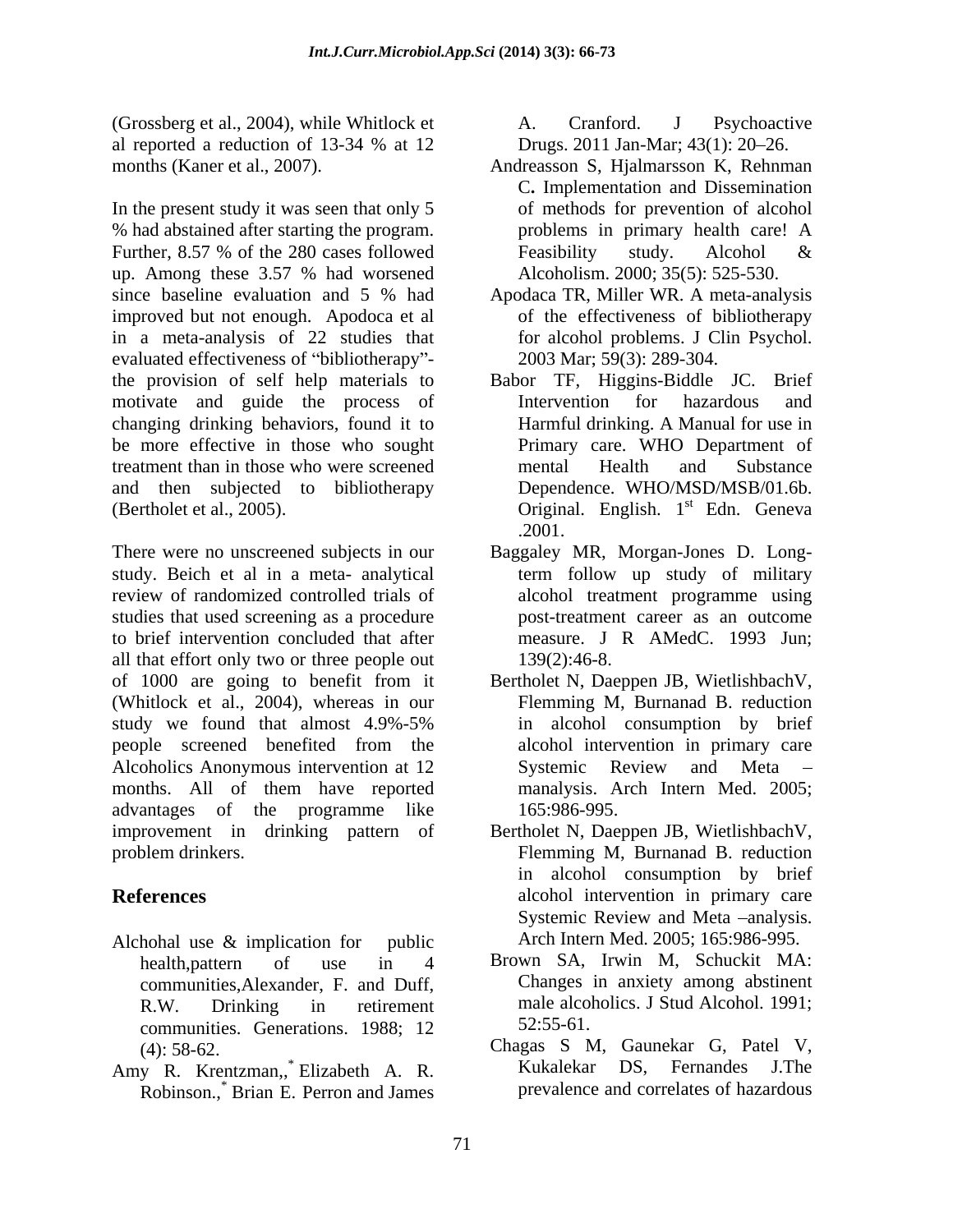drinking in industrial workers: a study

- Edwards G, Orford J, EgertS, Guthrie S,
- 
- Nutr. 2012 Mar;30(1):73-81.
- Department of Mental Health and
- Greenfield SF, Weiss RD, Muenz LR, Michael J. The effect of depression on Geneva. 2001.
- Grossberg PM, Brown DD, Fleming MF. Brief physician advice for high  $-risk$  1(2):135-52. Fam Med.2004Sep-Oct; 2(5): 474-480.
- April; 35(2 Apr 2010): 238-244.
- Booker S, Miller V, Gingerich R,
- 

from Goa, India. Alcohol Alcohol Alcohol Dependence In The Armed Forces. MJAFI 2002; 58(2):143-148.

- 2003; 38(1):79-83. Kaner EF, Beyer F, Dickinson HO,Pienar Hawjer A, hensman C, Mitcheson M Oppenheimer E, taylor C. Alcoholism : a controlled trial of "treatment " and interventions in primary care advice". J Stud Alcohol. 1997; 38: populations. Cochrane Database Syst 1004-1031. Rev. 2007 Apr 18; (2): CD004148. E, Campbell F, Schlesinger C, Heather N, Saunders J, Burmand B. Effectiveness of brief alcohol interventions in primary care
- Geerlings, P. and Lesch, O. Introduction: King AC, Bernardy NC, Hauner K. craving and relapse in alcoholism: Stressful events, personality, and mood neurobio-psychosocial understanding. disturbance: gender differences in Alcohol and Alcoholism. 1999; 34: alcoholics and problem drinker. Addict 195-196. Behav. 2003 Jan-Feb; 28 (1):171-87.
- Ghosh S, Samanta A, Mukherjee McQuade WM, Sheldon ML, Yanek LR S,Patterns of alcohol consumption Davis SW, Leipman MR. detecting among male adults at a slum in Kolkata, India. J Health Popul Primary Care Settings. Arch Fam Med. Symptoms of Alcohol Abuse in 2000;(9): 814-821.
- Girish,N., R Kavita, G Mohan D, Chopra A, Ray R, Sethi H. Gururaj, and Vivek Benegal Global Alcohol consumption in India: a cross Status Report on Alcohol 2004. WHO, sectional study. In Surveys of Drinking Substance Abuse. Geneva .2004. **Developing Countries. Room R.** Vagge LM, Kelly JF, Bello LR, 114. World Health Organization, Patterns and Problems in Seven Developing Countries. Room R, Demers A, Bourgault C. eds. pp. 103 Geneva. 2001.
	- return to drinking: a prospective study. Moos RH, Fenn CB, Billings AG, Moos Arch Gen Psychiatry. 1998 Mar; 55 BS. Assessing life stressors and social (3):259-65. resources: applications to alcoholic patients. J Subst Abuse. 1988-89; 1(2):135-52.
- drinking among young adults. Ann Odd Nilssen. Long term follow up of brief Indian J Community Med. 2010 a 9 year follow-up study. Alcohol and Odd Nilssen. Long term follow up of brief intervention in at risk alcohol drinkers: Alcoholism.2003; 38(5): 421-426.
- Israel Y , Hollander O, Sanchez-Craig M, Ogborne AC. patient characteristics as Rankin JG. Screening for problem alcohol and drug abusers. In Israel Y, drinking and counseling by the Glaser FB, Kalant H, Popham RE, primary care physician -nurse team. Schmidt W Smart RC(eds): Research Alcoholism: Clinical and Experimental advances in Alcohol and Drug Rersearch. 1996; 29: 1443-1450. The problems. Vol 4. Plenum Publications. Kama Raju MSV, Chaudhary S, predictors of treatment outcomes for alcohol and drug abusers. In Israel Y, Glaser FB, Kalant H, Popham RE, Schmidt W Smart RC(eds): Research problems. Vol 4. Plenum Publications, New York. 1974: 177-22.
	- Sudarshanan S, Salujha SK, Srivastava Pal HR, Yadav S, Joy PS, Mehta S, Ray R, K. Trends And Issues In Relation To Treatment non seeking in alcohol users